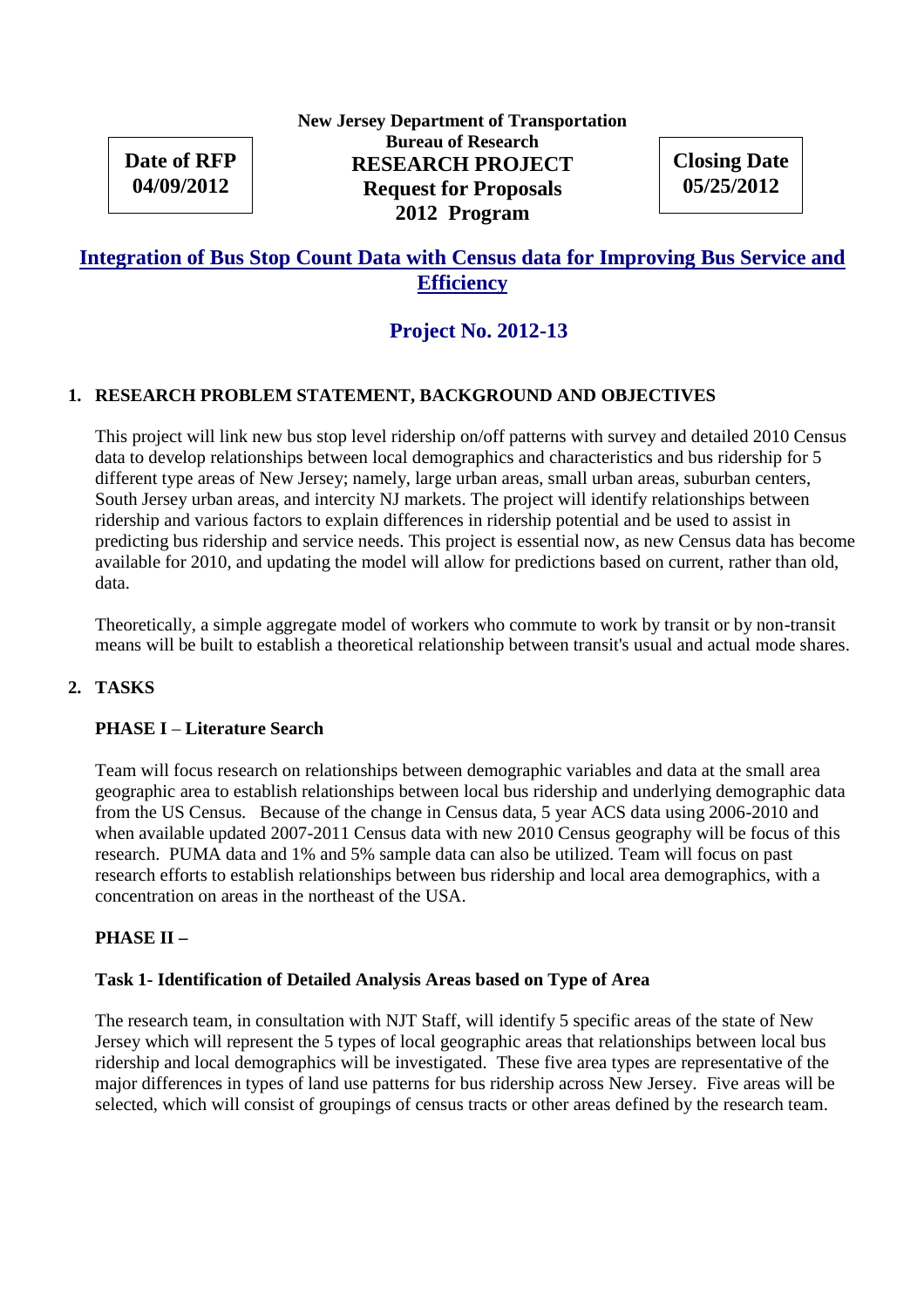The five area types and typical examples are:

1. Large urban Areas- These will include major cities like Jersey City, Newark, Paterson, and Elizabeth and surrounding similar areas of Essex, Hudson, Union, and Passaic counties.

2. Smaller Urban Areas- These will include smaller urban centers like Hackensack, Trenton, New Brunswick and Morristown that are less then 100,000 in population.

3. Suburban Centers- Areas with significant employment that are suburban in nature, but have significant amounts of bus services. Examples include Paramus, Parsippany, Wayne, Woodbridge, Cherry Hill, Summit, Secaucus, etc. Centers should contain a mix of office and retail employment centers.

4. South Jersey Urban Centers- Camden, Atlantic City, Vineland are examples.

5. Intercity NJ markets- Major suburban areas which only have express bus service to New York City or Philadelphia, and minimal local bus service.

For each of these 5 areas, the research will examine relationships between bus ridership and demographic variables. Research team will identify one localized area in each of the 5 areas for detailed analysis. Each of the areas selected should be a typical representative of the area type indicated.

#### **Task 2- Identification of Detailed Analysis Areas based on Type of Area**

The research team, in consultation with NJT Staff, will identify 5 specific areas of the state of New Jersey which will represent the 5 types of local geographic areas that relationships between local bus ridership and local demographics will be investigated. These five area types are representative of the major differences in types of land use patterns for bus ridership across New Jersey. Five areas will be selected, which will consist of groupings of census tracts or other areas defined by the research team. The five area types and typical examples are:

1. Large urban Areas- These will include major cities like Jersey City, Newark, Paterson, and Elizabeth and surrounding similar areas of Essex, Hudson, Union, and Passaic counties.

2. Smaller Urban Areas- These will include smaller urban centers like Hackensack, Trenton, New Brunswick and Morristown that are less then 100,000 in population.

3. Suburban Centers- Areas with significant employment that are suburban in nature, but have significant amounts of bus services. Examples include Paramus, Parsippany, Wayne, Woodbridge, Cherry Hill, Summit, Secaucus, etc. Centers should contain a mix of office and retail employment centers.

4. South Jersey Urban Centers- Camden, Atlantic City, Vineland are examples.

5. Intercity NJ markets- Major suburban areas which only have express bus service to New York City or Philadelphia, and minimal local bus service.

For each of these 5 areas, the research will examine relationships between bus ridership and demographic variables. Research team will identify one localized area in each of the 5 areas for detailed analysis. Each of the areas selected should be a typical representative of the area type indicated.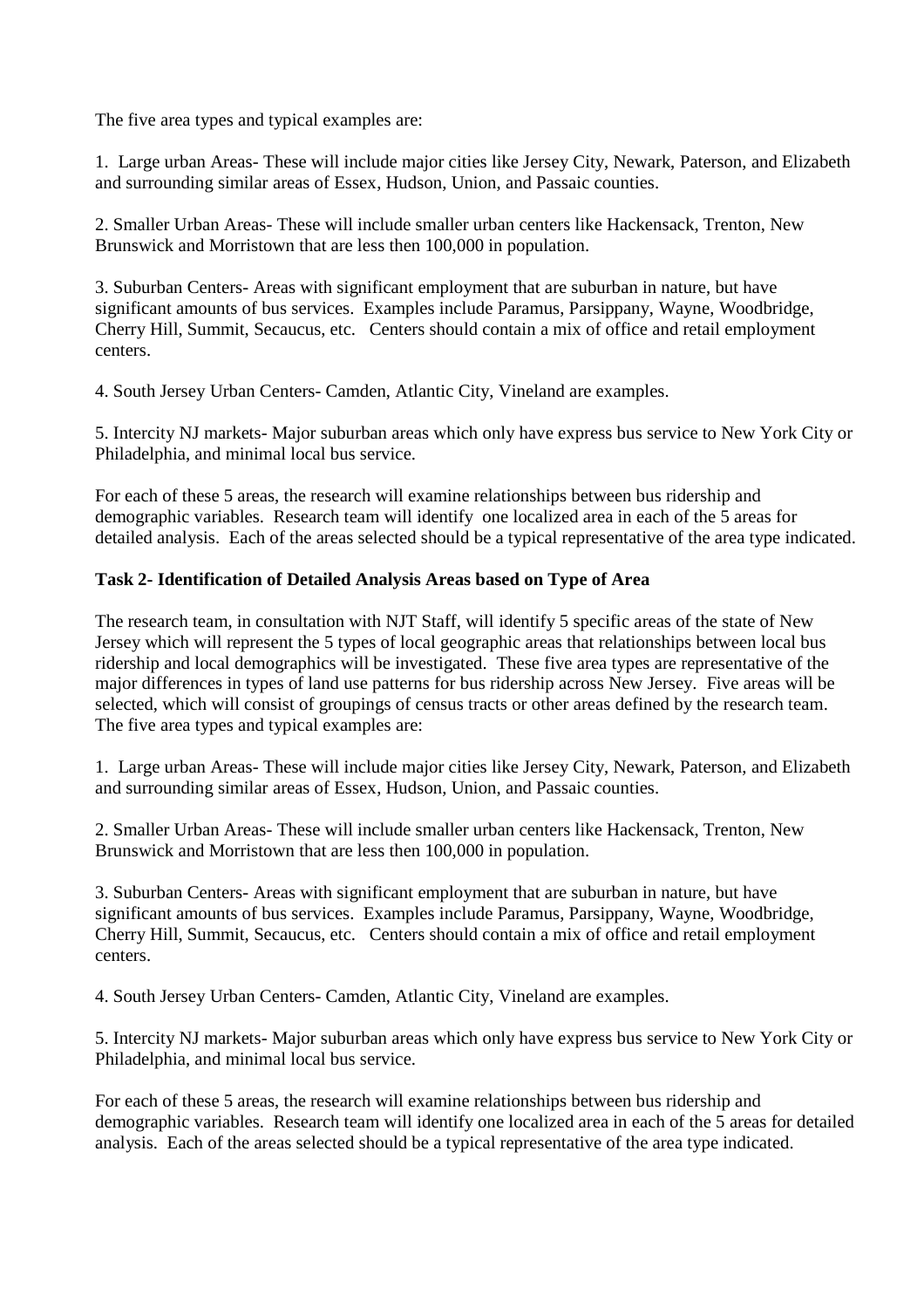## **Task 3- Development of NJT Ridership Data and Demographic Data for Each Area Type**

This task will collect and analyze NJT ridership data for each of the five selected area types. There are two types of NJT data the consultant can collect. One is local and Interstate Bus survey data that NJT has collected over the past 5 years. NJT will make this data available in SPSS or other formats. NJT also may have by the time of the study, ridership count data or ridership request data at the bus stop level. This will come from NJT Bus Service Planning, as a new detailed, stop by stop ridership count program, if available, will be generated by new fareboxes and stop sign codes for cell phone use. Research team will assess the availability of this data at the time information is needed. If not available, then the zone to zone farebox data and summary data from the farebox downloads will be made available for analysis.

The research team will also utilize ACS 5 year data, and other census data that is available at the census tract and block group level of detail. This will include demographic data, commuting data, and other socio-economic data available at the detailed level needed for the 5 area types selected in Task 3.

## **Task 4- Analysis of Ridership and Demographic Data and Findings for Each Geographic Area**

This task will analyze the relationships between bus ridership and demographic data and identify relationships between the two for each of the 5 detailed types of geographic areas indicated in Task 2. The analysis will identify mathematical and statistical relationships between bus ridership, travel for work and non-work purposes, and other relationships identified for each geographic area. Key differences between each of the 5 types of areas will be examined and a summary of findings of the work of this task will be indicated for each of the 5 areas. Where appropriate, differences and similarities in variables or relationships that explain bus ridership or bus transit market shares will be highlighted

## **Task 5- Summary of Findings**

This task will summarize the findings of the research, identify possible models or mathematical relationships to assist in understanding or estimating bus ridership, and also identify areas for future research.

## **3. IMPLEMENTATION AND TRAINING PLAN**

The PI must meet with the Research Project Selection and Implementation Panel (RPSIP) and other NJDOT units to present the findings and as appropriate train these personnel in the use the project results.

#### **The PI will develop an implementation plan as per the guidelines provided by NJDOT Research Bureau.**

## **4. DELIVERABLES:**

[List of minimum deliverables necessary to complete the project]

- Presentation of Summary of Literature Search Results
- $\triangleright$  Discussion to Support and Refine the Project Tasks
- $\triangleright$  Project work plan.
- $\triangleright$  Technical Memorandum on the survey results
- $\triangleright$  Technical memorandum on the measures that are working or not working
- $\triangleright$  Technical memorandum on actions taken
- $\triangleright$  Interim Status reports suitable for Senior Leadership if required